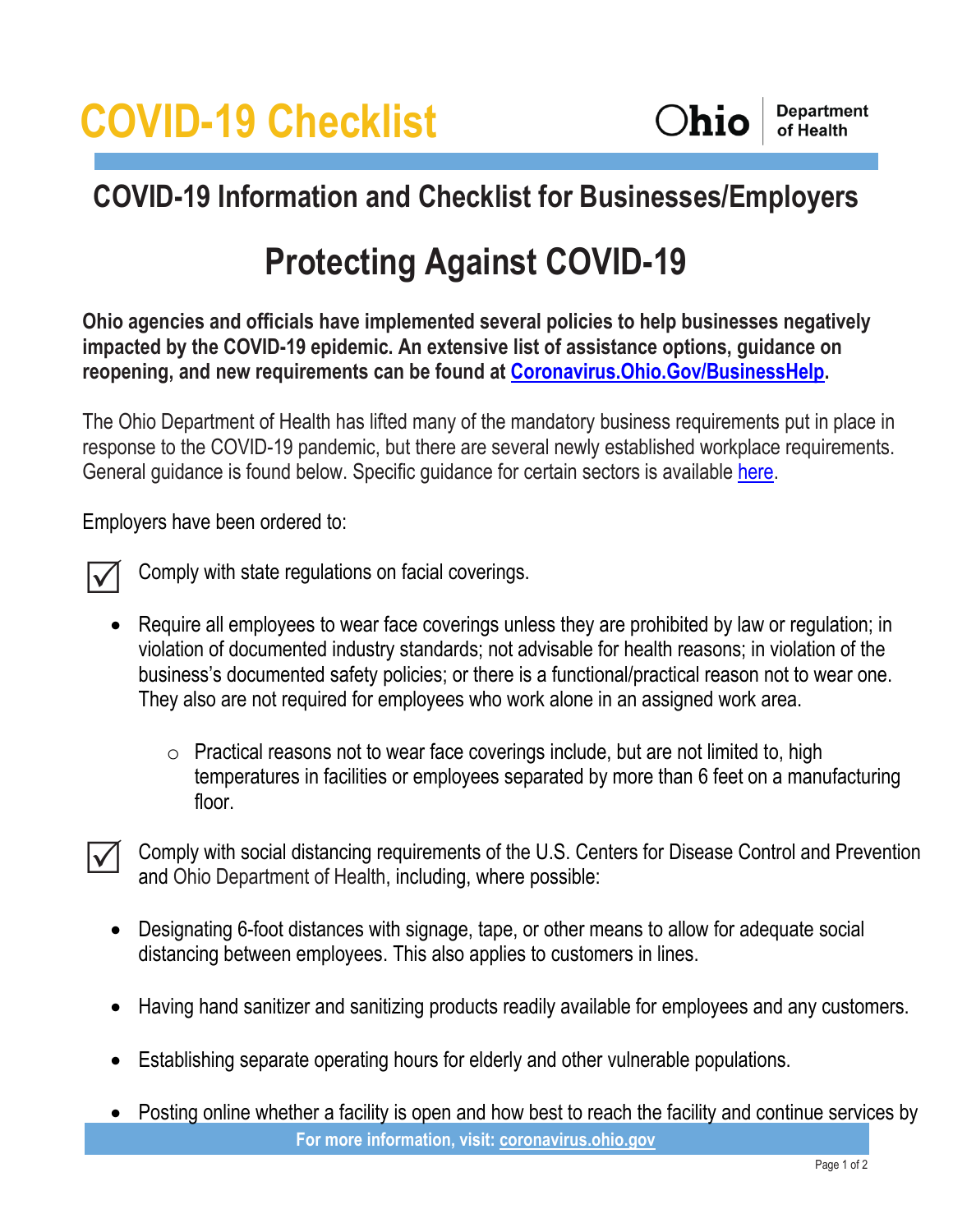phone or in another remote manner.



Encourage as many employees as possible to work from home by implementing policies in areas such as teleworking and video conferencing.

#### **If employees do report to workplaces:**



Actively encourage sick employees to stay home until they have recovered.

- Guidelines from the Centers for Disease Control and Prevention for people with confirmed or suspected COVID-19 are as follows:
	- o Employees *with symptoms* (including those who have tested positive and those who have not been tested) should stay home until:
		- At least 10 days have passed since symptoms first began AND
		- At least 24 hours have passed since there has been no fever without use of fever-reducing medication AND
		- There has been improvement in other symptoms.

If an employee is severely immunocompromised, a healthcare provider may determine that a longer timeframe is recommended.

- o Employees *without symptoms* who have lab-confirmed COVID-19 should stay home until:
	- At least 10 days have passed since the date of the positive test. However, if they develop symptoms in that time period, refer instead to the criteria for people with symptoms (above).

If an employee is severely immunocompromised, a healthcare provider may determine that a longer timeframe is recommended.



Ensure that your sick leave policies are up to date, flexible, and non-punitive to allow sick employees to stay home to care for themselves, children, or other family members. Consider encouraging employees to do a self-assessment each day to check if they have any COVID-19 symptoms (fever, cough, or shortness of breath).



Separate employees who appear to have acute respiratory illness symptoms from other employees and send them home immediately. Restrict their access to the business until they have recovered.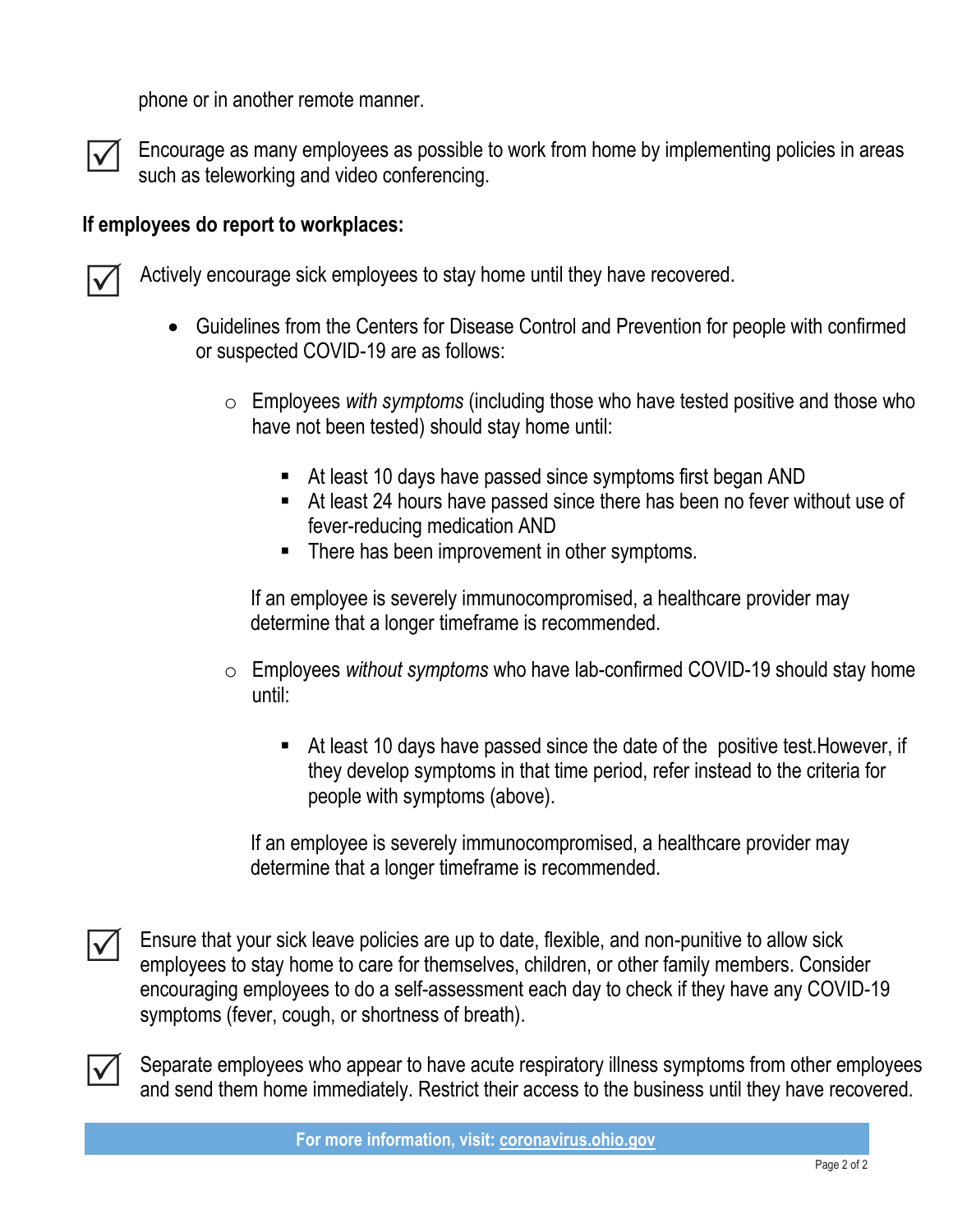$\checkmark$ 

Reinforce key messages — stay home when sick, use cough and sneeze etiquette, and practice hand hygiene — to all employees, and place posters in areas where they are most likely to be seen. Provide protection supplies such as soap and water, hand sanitizer, tissues, and no-touch disposal receptacles for use by employees.

 $\blacktriangledown$ 

Frequently perform enhanced environmental cleaning of commonly touched surfaces, such as workstations, countertops, railings, door handles, and doorknobs. Use the cleaning agents that are usually used in these areas and follow the directions on the label. Provide disposable disinfectant wipes so that commonly used surfaces can be wiped down by employees before each use.

 $\Delta$ 

Be prepared to change business practices if needed to maintain critical operations (e.g., identify alternative suppliers, prioritize customers, or temporarily suspend some of your operations).

*Updated Nov. 2, 2020.*

For more information on COVID-19, please visit [coronavirus.ohio.gov](http://www.coronavirus.ohio.gov/)

For answers to your COVID-19 questions, call 1-833-4-ASK-ODH (1-833-427-5634).

**Your mental health is just as important as your physical health. If you or a loved one are experiencing anxiety related to the coronavirus pandemic, help is available 24 hours a day, seven days a week. Call the COVID-19 CareLine at 1-800-720-9616**.